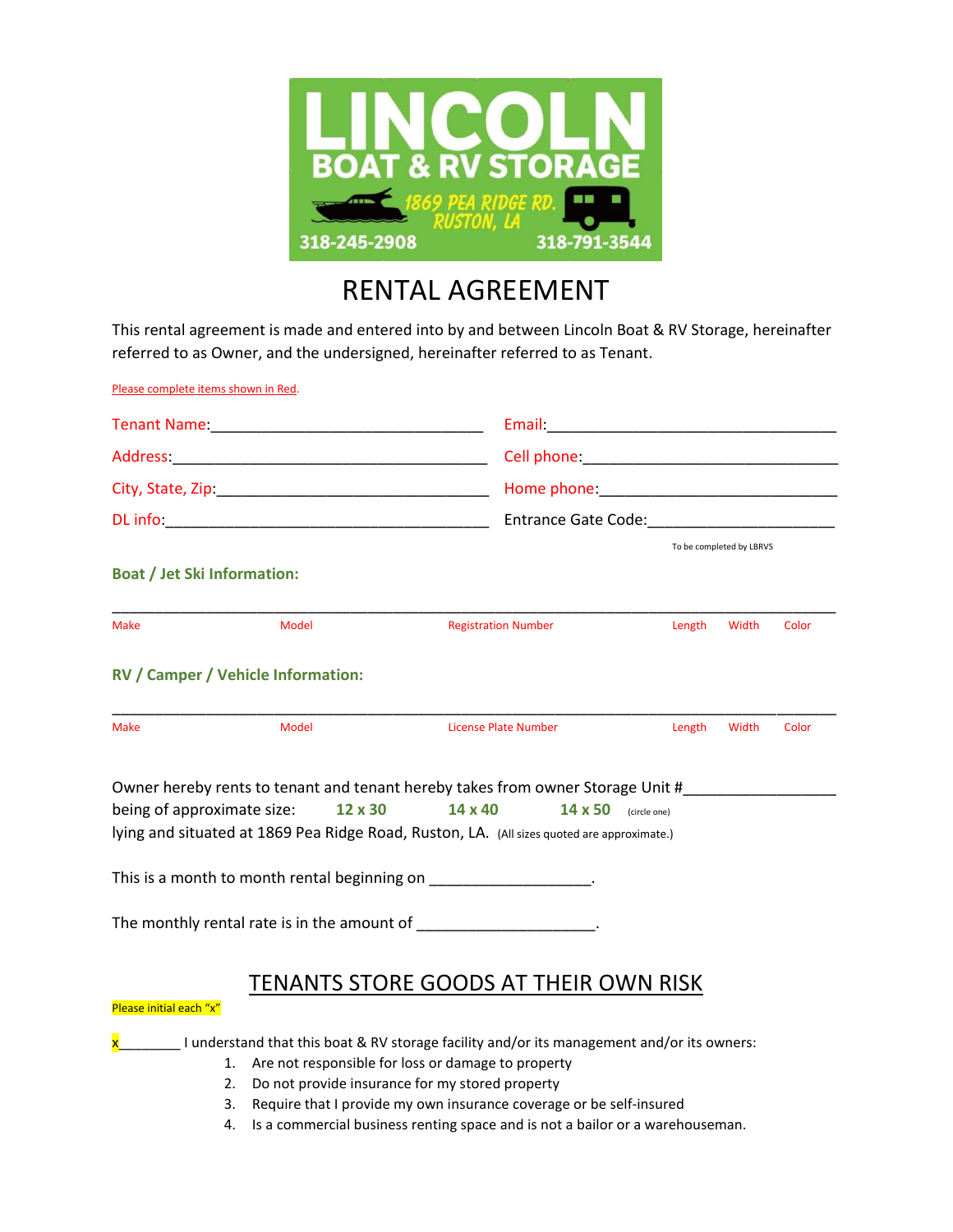## Please initial each "x"

 $x$  This rental agreement shall automatically be extended for an additional month at the end of each rental period unless the tenant, in writing, delivers to the owner a notice of intent to terminate this agreement ten (10) days prior to the end of the current rental period.

x If the tenant occupies the storage unit on the first of the month, the tenant agrees that he/she has agreed to rent the storage unit for the entire month and a full month's rent shall be due. There is no refund for unused days if you vacate after the first day of the month.

**x** Owner is not obligated to send out billing reminders for monthly rental charges.

 $x_1$  renant will punctually pay said monthly rental on the 1st day of each month. On the date of expiration of this rental agreement, tenant agrees to return said premises in as good a condition as when received and with the premises being clean and ready for usage.

Monthly rent will be considered late if received after the  $5<sup>th</sup>$  day of each month. Each day, beginning with the 6<sup>th</sup> day of the month, a \$5.00 PER DAY late fee will be charged and gate access will be denied until rent is received.

x beta Owner has the right to terminate the tenant's use of the premises and require the tenant to remove their property within ten (10) days unless the owner deems the property to be a health or safety risk in which case the owner will consider it an emergency and may exercise their right to remove the property from the facility immediately.

x Tenant understands and agrees that NO ITEMS may be stored on the ground of their rental space and no storage cabinets/bins/etc may be placed in their rented unit.

\_\_\_\_\_\_\_\_\_\_\_\_\_\_\_\_\_\_\_\_\_\_\_\_\_\_\_\_\_\_\_\_\_\_\_\_\_\_\_\_\_\_\_\_\_\_\_\_\_\_\_\_\_\_\_\_\_\_\_\_\_\_\_\_\_\_\_\_\_\_\_\_\_\_\_\_\_\_\_\_\_\_\_\_\_\_\_\_\_\_\_\_\_\_\_\_\_\_\_\_\_\_\_\_\_\_\_\_\_\_\_\_\_\_\_\_\_

## Tenant Signature

I acknowledge receipt of my executed copy of this rental agreement on \_\_\_\_

1. The warehouse space shall be used and occupied only for the purpose of storing tenant's lawful property and for no other purpose specifically. The warehouse shall not be used for any illegal purpose or for the storing of any illegal items or property. All property kept, stored or maintained within the premises by tenants shall be tenant's sole risk. Bulk storage (such as grain, fertilizer, etc.) is prohibited. As are, flammable fluids, hazardous wastes, explosives, perishables, live animals, antiques, collectibles, items with sentimental value, and those with no immediately determinable replacement value. There shall be no living in the storage and/or repair work done on the premises. The safety of items stored by the tenants is the responsibility of the tenant.

2. Insurance which may be carried by owner against loss or damage to the building or its contents or other improvements situated on the premises shall be for the sole benefit of the parties carrying such insurance under their control. Tenant agrees to indemnify owner and hold owner harmless from any loss expenses and claims arising out of any damage, injuries, or death which he causes or which third parties on the premises with the acknowledge, consent and approval of tenant cause. Owner shall not be liable to tenant for any loss or damage that may be occasioned by or through the act or omission of other tenants on the premises or of any other third person. Owner shall not be responsible or liable to tenant or any their party for losses or damages resulting from theft, water, mold, mildew, extreme temperatures, fire, rain, storms, tornado, explosion, riot, rodents, civil disturbances, insects, sonic boom, land vehicles, unlawful entry, smoke, wind, mischief, vandalism, or any other causes whatsoever.

3. On failure to pay the rent and other charges in advance as aforesaid, owner may declare tenant to be in default and this rental agreement forfeited by giving the written notice of such forfeiture to the address of tenant and owner or owner's agent shall have the power to enter and hold, occupy, and repossess the entire premises. Notice shall be in writing and shall be deemed to be delivered whether actually received or not on the part of the United States mail, postage prepaid certified mail with return receipt requested address to the parties hereto at the respective address below their names.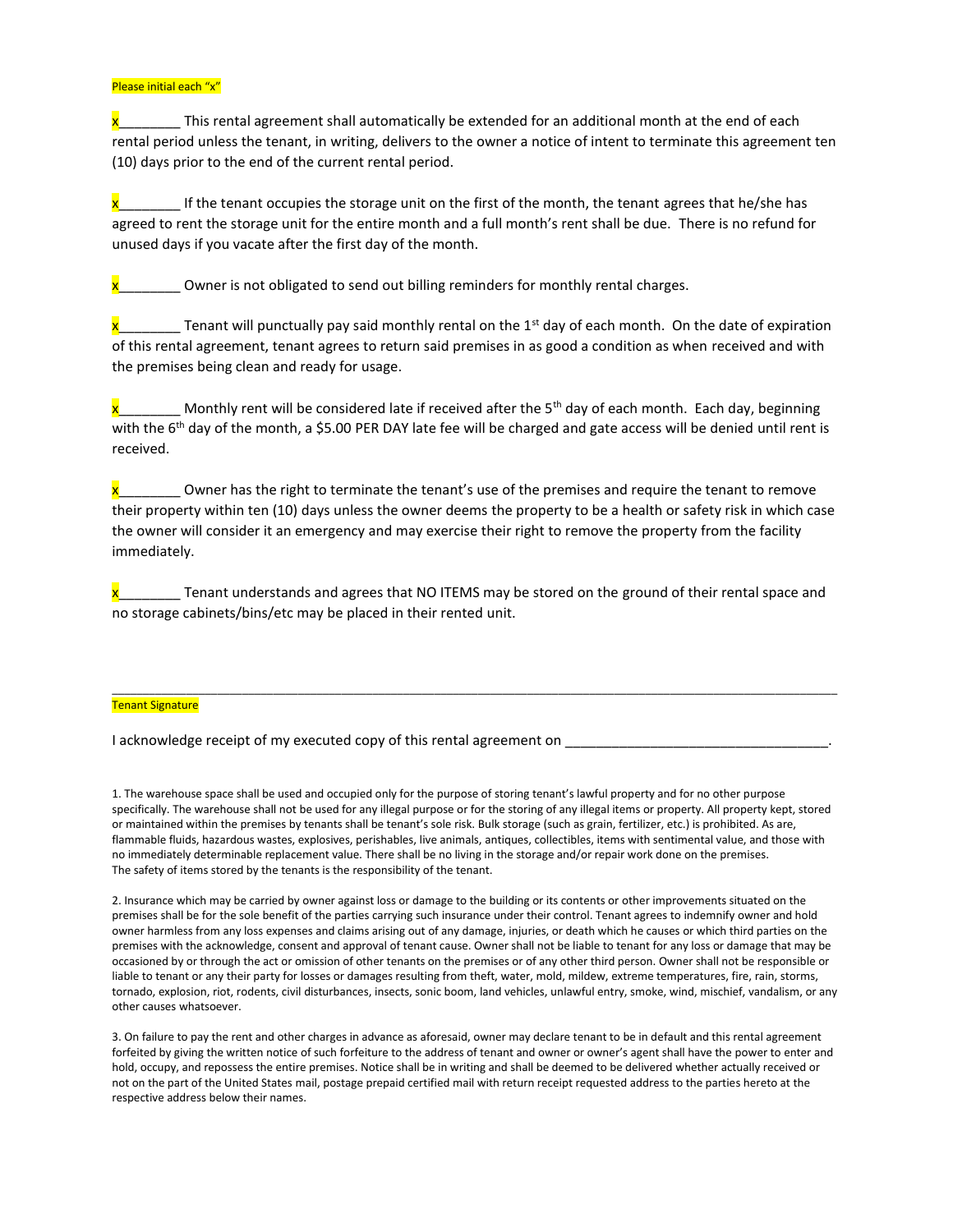4. In addition to any statutory storage liens allowed by law, owner shall at all times have a valid, contractual lien for all rentals or other sums of money becoming due hereunder from tenant upon all items situated on the premises and upon the default by tenant. Owner may enter said premise and take possession of any and all items situated on the premises without liability for trespass or conversion and sell the same with ten (10) days from possession without notice, at public or private sale at which owner or its assignees may purchase.

5. In the event that legal action is necessary in order to enforce any provision of this rental agreement, then tenant agrees to pay reasonable collection fees and/or attorney fees to the attorney selected by owner.

6. There will be a \$5.00 late charge for the rents received after the anniversary date. There will be a \$25.00 service charge for returned checks and tenant agrees to pay these amounts when rent becomes past due. Owner has the right to deny gate access until said rent is paid. If rental account is brought current the owner shall give gate access. Tenant agrees to pay a minimum of \$50.00 or the actual cost if greater than \$50.00 for the removal of abandoned items from rented unit. An administrative charge of \$50.00 applies if the property in the unit must be sold to satisfy the lien of the tenant in default. Any past due account will draw interest at the rate of twelve percent (12%) annum.

7. A deposit of \$25.00 for damages and clean-up is hereby acknowledged. This deposit will be refunded after inspection of the unit by the owner to ascertain that there are not damages and the unit has been properly cleaned.

8. The monthly rental rate, deposit amount, late charge, and returned check charge are each subject to increase in the first (1st) day of each month. Tenant shall be given thirty (30) days written notice of any such increase and this lease shall be deemed to be altered if the tenant continues his occupancy beyond the effective date of the increases. Notices shall be deemed given when owner deposits first-class mail, postage pre-paid to tenant at address given on lease. A new lease does not have to be executed for new increase.

9. Tenants shall apprize owner of any changes in mailing address or phone number in writing within twenty (20) days of such change.

10. Owner will have the right in the event of an emergency to enter the premises using whatever reasonable force is necessary.

11. This contract is binding and can only be altered in writing with signatures of both the Tenant and Owner. No oral contracts are accepted.

12. Any rights granted herein to Owner may be exercised by Owner's Rental Agent or other representative or agent.

13. The covenants fore in contained shall extend to and binding upon the parties hereto, their heirs, executors, administrators, and assigns.

\_\_\_\_\_\_\_\_\_\_\_\_\_\_\_\_\_\_\_\_\_\_\_\_\_\_\_\_\_\_\_\_\_\_\_\_\_\_\_\_\_\_\_\_\_ \_\_\_\_\_\_\_\_\_\_\_\_\_\_\_\_\_\_\_\_\_\_\_\_\_\_\_\_\_\_\_\_\_\_\_\_\_\_\_\_\_\_

14. This agreement shall be governed by laws of the State of Louisiana.

\_\_\_\_\_\_\_\_\_\_\_\_\_\_\_\_\_\_\_\_\_\_

Tenant Signature Lincoln Boat & RV Representative

**Date**